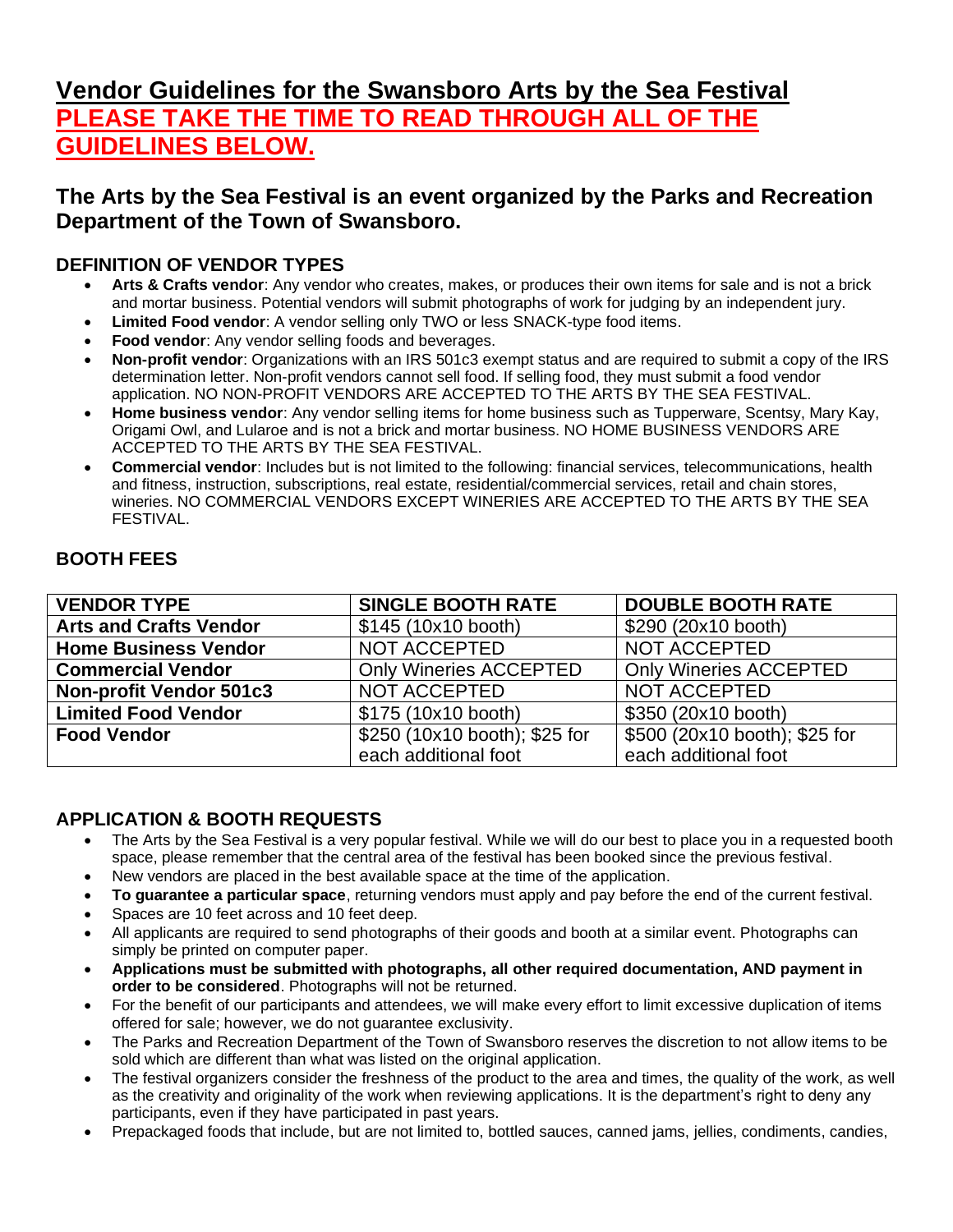and/or prepared baked goods must be prepared in a licensed kitchen.

- The Parks and Recreation Department of the Town of Swansboro reserves the right to refuse booth space to inappropriate or controversial organizations or vendors, and to remove any participant any time before or during the event in cases where: the participant is guilty of improper conduct, merchandise or display items are improper for family viewing, a participant hinders or encumbers another display or another participant's ability to properly exhibit.
- Participants are strictly prohibited from allowing any other vendors to sell or promote goods/services from their assigned space.
- No items featuring the festival logo are permitted.
- Festival organizers have final approval of ALL items to be sold.
- All vendors are **REQUIRED** to have and display a North Carolina Sales Tax ID number. If you do not already have one, you can obtain one by completing the NC-BR form at [http://www.dornc.com](http://www.dornc.com/) or by calling the NC Department of Revenue at 877-252-3052. Vendors without an NC Sales Tax ID will not be accepted or allowed to set up. Refunds will not be given for non-complying vendors.
- All vendors are recommended to obtain a COI (Certificate of Insurance) covering the dates of the event with a minimum coverage of \$500,000 and naming the Town of Swansboro, 601 W. Corbett Ave, Swansboro, NC 28584, as an Additional Insured.
- Any vendor sampling or selling food or alcohol must have a COI covering \$1,000,000 liability and naming the Town of Swansboro, 601 W. Corbett Ave, Swansboro, NC 28584, as an Additional Insured.
- Application must have signature agreeing to the liability/hold harmless statement and agreement.
- The Arts by the Sea Festival is a juried event. The jury will meet regularly until all vendor spaces are full.
- We will advise via our website when spaces are all full.
- Your check will be deposited upon processing and approval of your application.
- Vendors will be charged a \$30.00 processing fee for checks returned for insufficient funds.

### **ARTS AND FINE CRAFTS REQUIREMENTS**

- All art and craft applicants must submit three color photographs of their work for the jury. Please submit photos that clearly show your work in detail, preferably one item per photo.
- Submit one photo that shows your entire booth or display area.
- Photographs will NOT be returned.
- Arts by the Sea is an art and fine craft exhibition. As such, all work exhibited must be the original work in design & creation of the artist.
- All work must be entirely handmade. Commercial molds, forms, patterns, blueprints or kits are not allowed. No hand-painted manufactured items allowed.
- No work that is purchased for resale is allowed.
- No mass-produced or pre-made shapes assembled or altered by the artist will be considered as original work unless it is a widely accepted art form.
- The following are specific examples of work that may be unacceptable for Arts by the Sea: Dolls and Teddy Bears/Dried, plastic, or silk flowers/Seashell crafts/Clothing that is not entirely handmade(hats, visors, tee shirts, sweat shirts, etc.) /Prints made by a computer printer unless they are fine art prints or prints made by a similar photo-quality color ink-jet system.
- We do, however, recognize that there may be fine art that uses items listed above. We reserve the right to accept work that moves these items into a fine art category or to reject items that do not, in the jury's opinion.
- The artist/craftsperson must be present at the festival to exhibit his/her work.
- BOOTHS MAY BE SHARED by no more than two artists, however, each artist must be juried in individually and accepted for the work that they submitted for approval.

### **VENDOR REQUIREMENTS**

- Each participant is responsible for their own insurance, licenses, and permits.
- Sales tax collection and payment to the State of North Carolina is the responsibility of the participant.
- Food vendors are required to complete a health department application which needs to be received by the health department no later than one month prior to the festival. The Onslow County Health Department will inspect on Saturday morning.
- All vendors should have prices clearly provided.
- Tents must comply with all NC Fire Code and are subject to inspection by the area Fire Chief or Fire Marshal.

# **CANCELLATIONS**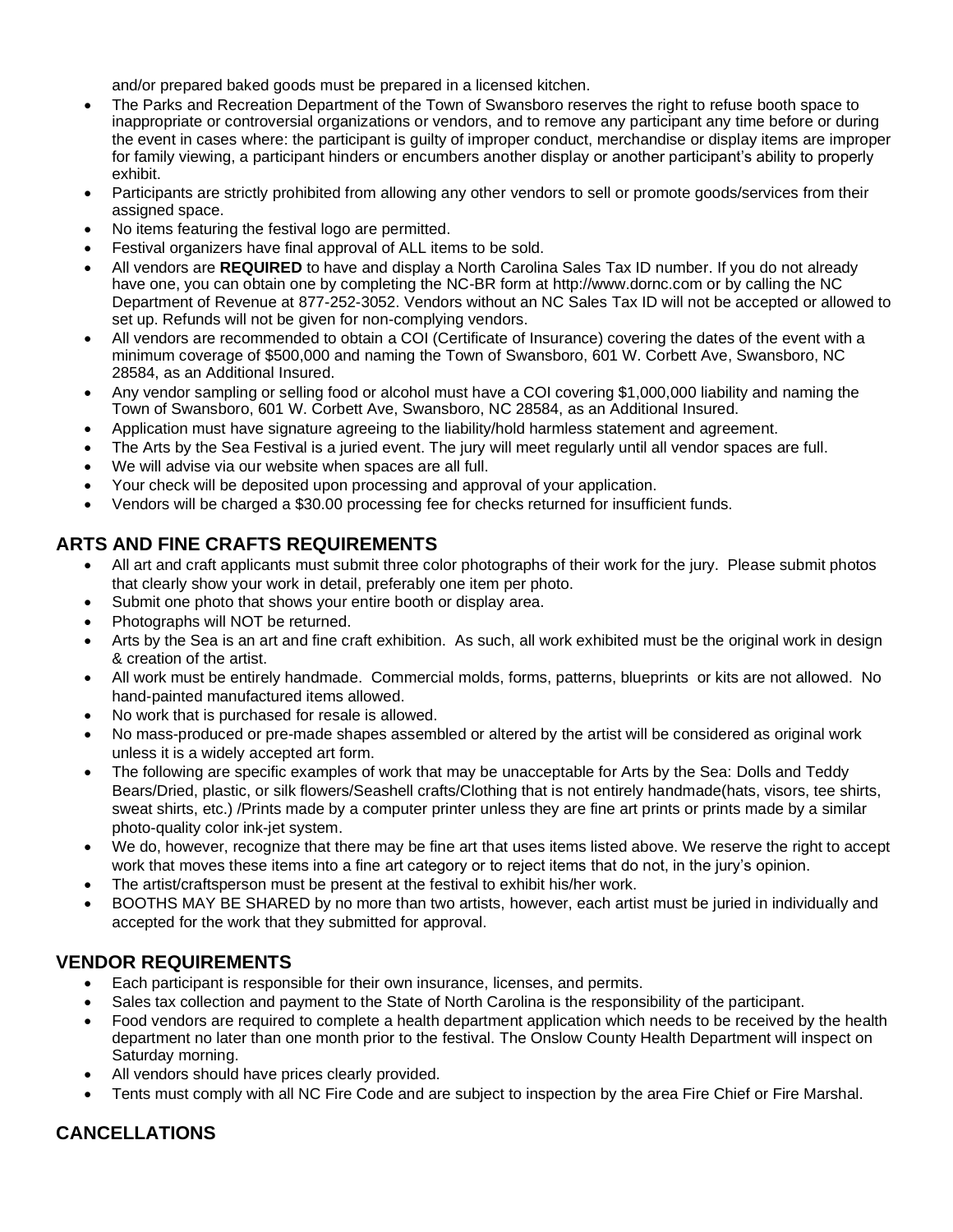- The Parks and Recreation Department of the Town of Swansboro reserves the right to remove any participant at any time during the event due to violation of festival guidelines and rules.
- There will be NO refunds once you have been accepted as a participant even in the event of inclement weather, catastrophic event, war, government action, strikes, or other matters beyond the control of the Town of Swansboro.

# **FOOD VENDOR DETAILS**

- Food vendors are required to post a menu with prices clearly indicated.
- Food vendor spaces are 10x10 feet. When reserving your space, be sure to include the length of any trailer tongues. If your trailer extends beyond the 10x10 width, you must pay for additional feet.
- "Limited" food vendors are limited to TWO or less SNACK-type Food items. **Vendors using this application are not provided with electricity.** Quiet generators are allowed.
- Food vendors are required to complete a health department application which needs to be received by the health department no later than one month prior to the festival. The Onslow County Health Department will inspect on Saturday morning. Link for health department permits: <http://www.onslowcountync.gov/DocumentCenter/Home/View/967>
- You must bring your own ice. Limited ice may be available to be purchased and hand-trucked from Casper's Marina.
- You are required to have ground cover for your entire booth that extends 3 feet in front and on side of your booth in an effort to keep the grounds clean.
- Several gray water barrels will be placed in the Food areas. Please use them for Gray Water only. Do not dump oils, grease, batter, or like materials in the gray water barrels, or in the portable toilets.
- Food vendors should have a COI (Certificate of Insurance) covering \$1,000,000 liability.
- Food vendors should bring everything they need to operate their booth, as well as food grade hoses, handwashing sinks, hand soap, extension cords, fans, etc.
- Food vendor electricity is limited and is restricted to area availability. We recommend bringing a generator as a backup.
- Any food vendor who is cooking on site is required to have a portable fire extinguisher accessible at all times. Extinguishers should meet all NC Fire Code and are subject to inspection by the area Fire Chief or Fire Marshal.

### **ELECTRICITY**

- Electricity is provided to full food vendors with payment.
- Electricity is NOT provided to Limited food vendors.
- You cannot direct wire into electrical boxes.
- Electrical outlets are limited and are offered on a first come first served basis. In order to ensure adequate power, you must provide the TOTAL voltage and number of amps your equipment draws with this application. Please include all types of equipment you will be using. It is strongly recommended that you bring a generator as a backup. Power strips are not allowed.
- Whisper-soft generators can be used outside of the Food area. Generators that make noise may be shut down by discretion of the Town of Swansboro without refund.

### **SAFETY**

- First and foremost: Safety is everyone's responsibility. If you see anything that could or might be a safety hazard, notify the Festival staff immediately.
- Electrical do not direct wire into electrical panels; this is illegal and when found, it will be disconnected, and you will not be allowed to hook up to power. You may also be subject to fines and/or arrest.
- Littering vendors are responsible for removing their own garbage including boxes and packaging.
- Dumping do not dump vegetable oil or grease onto the ground. This is illegal and you may be subject to fines and/or arrest.
- Hand sanitation hand-washing stations are provided next to the portable toilets.
- Pets Do not bring your pets. Pets are not allowed in the festival area or in your vehicles.
- Vehicles Absolutely NO vehicles will be allowed to be driven on, off, or through the festival area during festival hours.
- Follow all current COVID guidelines regarding social distancing, masking, etc.

### **HOLD HARMLESS STATEMENT AND AGREEMENT**

Submission of application indicates that participant hereby indemnifies and shall defend and hold harmless the Town of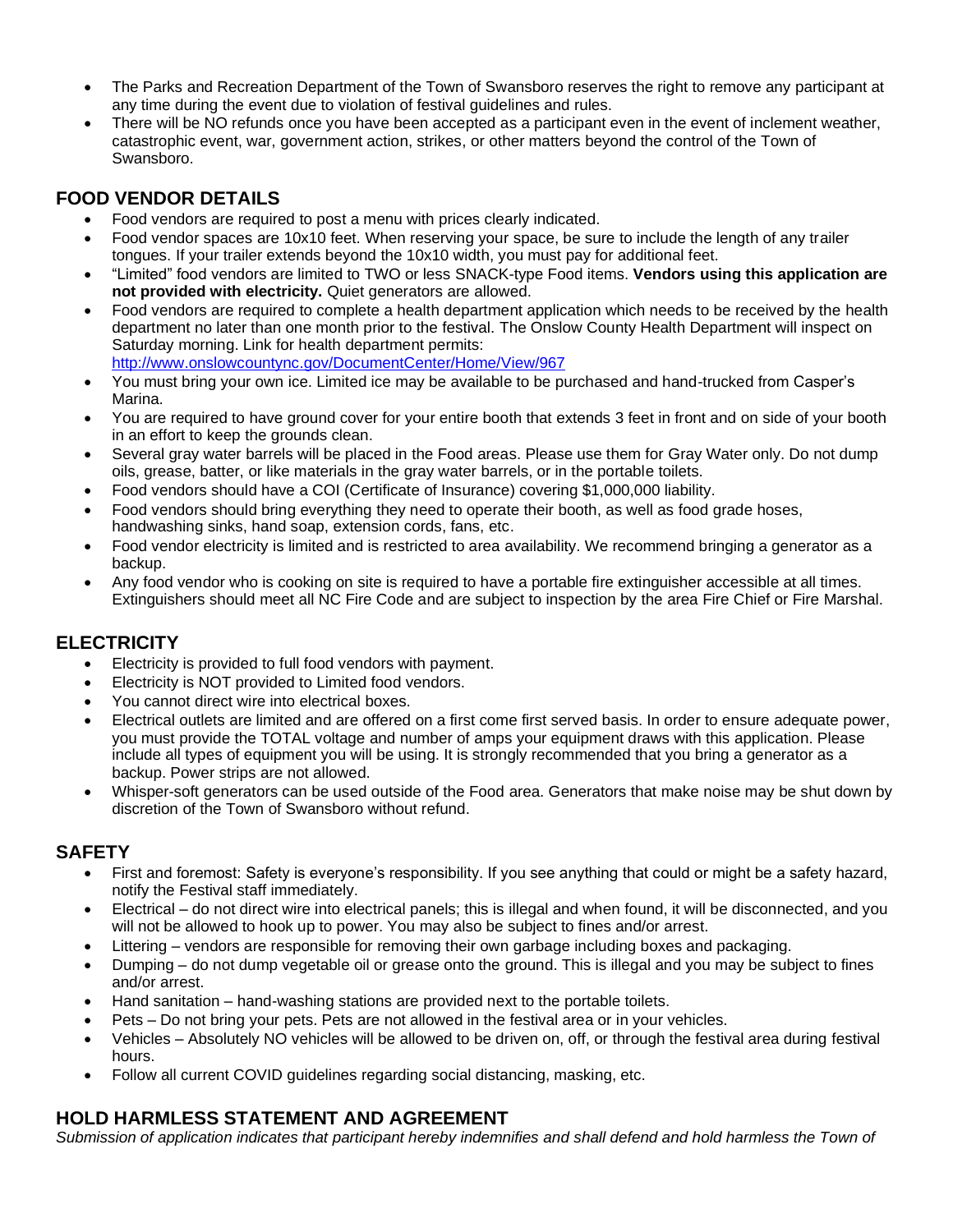*Swansboro, their employees, and their volunteers from and against all suits, actions, legal or administrative proceedings, claims, demands, damages, liabilities, monetary loss, interest, attorney's fees, costs and expenses of whatsoever kind or nature arising out of the participant's participation in the Festival, including those arising from damage to property or injury to or death of participant, its customers, volunteers, employees, or subcontractors, whether arising before, during, or after the Festival and in any manner directly or indirectly caused, or contributed to in whole or in part, by reason of any act, omission, fault, or negligence of participant or its customers, volunteers, employees, agents or subcontractors.*

*Further, that the participant releases the Town of Swansboro from any and all liability for loss or damage to property and merchandise used or sold by the participant in the operation of the booth due to theft, fire, storm, flood, and damages through any force of nature or otherwise.*

*The participant grants the Town of Swansboro permission to use any photographs, motion pictures, videos, recordings or any other record of participation in the Festival.*

### **CHECK-IN AND SETUP**

- Vendor setup will begin Saturday 6:00am. [Note: Food Vendors check-in at 5:30 AM]
- Check In WITH YOUR VEHICLE/EQUIPMENT/TRAILER at First Citizens Bank on 302 Main Street, Swansboro
- PLEASE ONLY ENTER to Main Street from Highway 24.
- This is to be the **ONLY** entry into the vendor area by vendors.
- Your booth space will be verified at check in. ALL VENDORS MUST FOLLOW CHECK IN PROCEDURE.
- DO NOT GO TO YOUR BOOTH SPACE EVEN IF YOU ALREADY KNOW YOUR SPACE NUMBER \*\*\* (due to unforeseen reasons, we might have had to adjust your booth space)
- **Only (1) vehicle per vendor space will be permitted at VENDOR CHECK-IN and within FESTIVAL AREA at a time.**
- If you have more than one vehicle to unload, you must unload quickly and leave the festival area and you may use the pass for the other vehicles to enter one at a time. You must follow traffic pattern of entering festival area at First Citizens Bank to re-enter for all vehicles. All other vehicles must be parked outside of festival area while waiting to unload. **Remove vehicle from Festival Area prior to setting up. All vehicles should be off the street by 8:00AM.**
- Your selling space may not encroach on vendors in adjacent spaces. There is NO space between concessions, so measure carefully and thoroughly.
- No signs or exhibits outside of your booth area.
- Vendors provide their own tables, chairs, display unit, tent canopy.
- In order to maintain the orderly movement of the crowd, merchandise may not project into walkways or neighboring display spaces. All sales, conducting of demonstrations, distribution of written materials, and any other activities must be conducted within the participant's assigned space. Vendor booths will be checked throughout the event for quality control. Any vendor in violation will be asked to leave the festival without refund.
- As a vendor in our event, it is the expectation of the committee that every person working in your booth will do their best to serve every guest with honor, dignity, and respect. In addition, we expect vendors to treat other vendors as well as volunteers and members of the Town of Swansboro in the same manner. Our goal as a committee is that you will join us to protect and build the long-term viability of the event. Failure to comply with our hospitality expectations can result in vendors being asked to leave and not to participate in future years.

#### **PARKING**

• There is no designated Vendor parking area. Parking is available on side streets wherever there is not a NO Parking sign. **Parking is also available at Ward Farm off Highway 24 behind the Hampton Inn AND at the Municipal Park. There will be shuttle service available at each lot beginning at 7:30 AM. See map for parking locations.**

#### **EVENT INFORMATION**

- Festival vendor hours 9am-5pm (Saturday).
- The Parks and Recreation Department of the Town of Swansboro is not responsible for your booth or contents within. Security is provided within the day, but items are left at your own risk.
- In the event of inclement weather check our phone 910-326-2600 or website [www.swansborofestivals.com](http://www.swansborofestivals.com/) for update. The festival will only be cancelled in the case of a state of emergency. No refunds or credits will be given.
- This is a family-oriented festival for spectators of all ages and exhibited work must be in keeping with this atmosphere. The committee reserves the right to remove work that violates any of the festival rules.
- You are responsible for your own required Sales Tax ID Number processing.